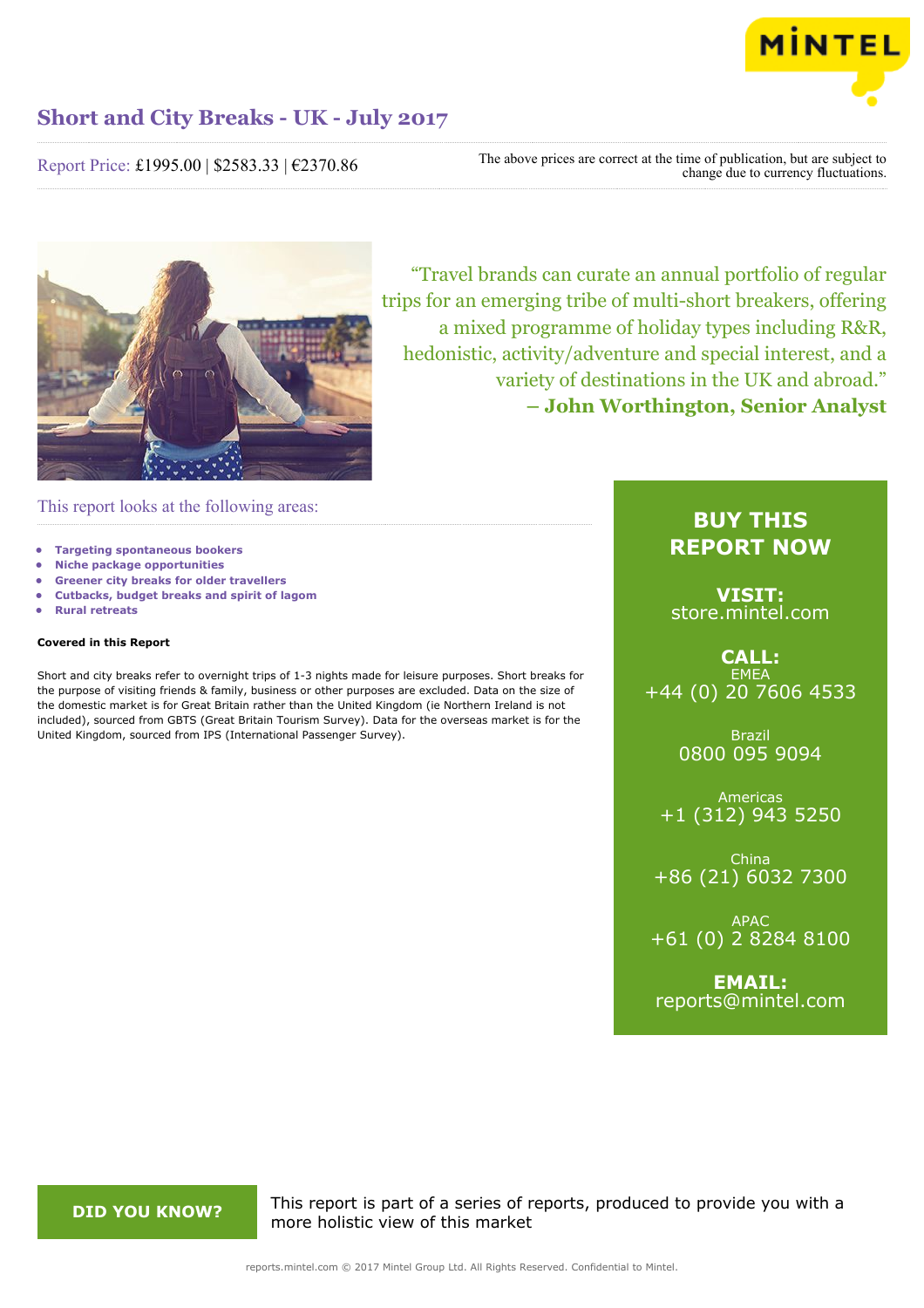

Report Price: £1995.00 | \$2583.33 | €2370.86

The above prices are correct at the time of publication, but are subject to change due to currency fluctuations.

# **Table of Contents**

# **Overview**

What you need to know

Covered in this Report

# **Executive Summary**

| Short breaks abroad up 41% in three years but pace likely to slow<br>Figure 1: Domestic short break market volume forecast, 2012-22                         |
|-------------------------------------------------------------------------------------------------------------------------------------------------------------|
| Figure 2: Overseas short break market volume forecast, 2012-22                                                                                              |
| Breaks to Spain, Netherlands and Eastern Europe have risen<br>Figure 3: Top 10 countries for short breaks (1-3 nights) abroad, by volume, 2016              |
| Beach/culture breaks offer value for money<br>Figure 4: Top 10 lowest city break costs* 2017                                                                |
| Luxury, rural and Northern Lights breaks have biggest potential<br>Figure 5: Types of short break taken in the past 12 months and future interest, May 2017 |
| OTAs take half of overseas bookings<br>Figure 6: How last short break was booked, May 2017                                                                  |
| History/culture, hidden places and lure of the live<br>Figure 7: Activities people are interested in doing on city breaks, May 2017                         |
| Gateway to the new<br>Figure 8: Agreement with further attitudinal statements towards short and city breaks, May 2017                                       |
| What we think                                                                                                                                               |
| <b>Issues and Insights</b>                                                                                                                                  |
| Targeting spontaneous bookers                                                                                                                               |
|                                                                                                                                                             |
| The facts                                                                                                                                                   |
| The implications                                                                                                                                            |
| Niche package opportunities                                                                                                                                 |
| The facts                                                                                                                                                   |
| The implications                                                                                                                                            |
| Greener city breaks for older travellers                                                                                                                    |
| The facts                                                                                                                                                   |
| The implications                                                                                                                                            |
| Cutbacks, budget breaks and spirit of lagom                                                                                                                 |
| The facts                                                                                                                                                   |
| The implications                                                                                                                                            |
| Rural retreats                                                                                                                                              |
| The facts                                                                                                                                                   |

# BUY THIS REPORT NOW

**VISIT:** [store.mintel.com](http://reports.mintel.com//display/store/793503/) **CALL:** EMEA +44 (0) 20 7606 4533 | Brazil 0800 095 9094 Americas +1 (312) 943 5250 | China +86 (21) 6032 7300 APAC +61 (0) 2 8284 8100 **EMAIL:** [reports@mintel.com](mailto:reports@mintel.com)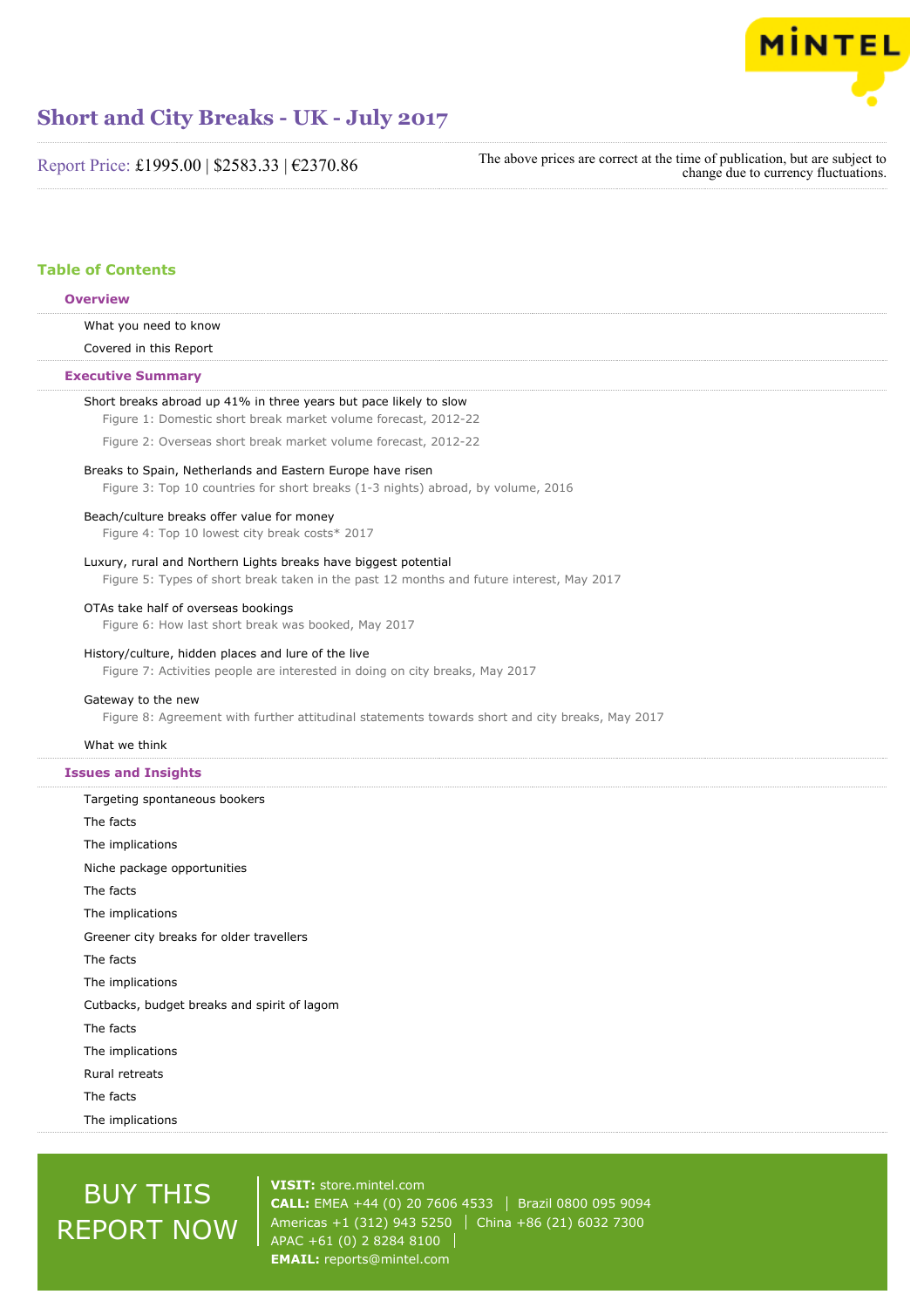

Report Price: £1995.00 | \$2583.33 | €2370.86

The above prices are correct at the time of publication, but are subject to change due to currency fluctuations.

**The Market – What You Need to Know**

Domestic breaks flat/overseas breaks surge in 2016

New era of uncertainty ahead

London could suffer similar impact to Paris

Breaks to Eastern Europe up 30% in 2016

Consumers continue to benefit from low fares …

…but city break costs are up 28% this year

# **Market Size and Forecast**

## Overall short break numbers up 2% in 2016

Figure 9: Total short breaks (1-3 nights) taken by UK residents, by volume and value\*, 2012-22

Figure 10: Total short break market volume forecast, 2012-22

Figure 11: Total short break market value\* forecast, 2012-22

#### Domestic short breaks remain flat …

Figure 12: Domestic short breaks (1-3 nights) taken by UK residents, by volume and value, 2012-22

Figure 13: Domestic short break market volume forecast, 2012-22

Figure 14: Domestic short break market value\* forecast, 2012-22

# …but short breaks abroad continue to surge

Figure 15: Overseas short breaks (1-3 nights) taken by UK residents, by volume and value, 2012-22

Figure 16: Overseas short break market volume forecast, 2012-22

Figure 17: Overseas short break market value\* forecast, 2012-22

#### Slowdown expected as economic picture worsens

# **Segment Performance**

# South West/North West are leading UK regions

Figure 18: Estimated number of domestic (1-3 night) short breaks, by region, 2016

# Trips to France have declined as Spain and Netherlands catch up

#### Eastern Europe also a growth area

Figure 19: Top 10 countries for short breaks (1-3 nights) abroad, by volume, 2014-16

# Flights take off but trips through Tunnel derailed

Figure 20: Number of short breaks (1-3 nights) abroad, by mode of travel, 2012-16

# Package share has declined

Figure 21: Number of short breaks (1-3 nights) abroad, independent versus package, 2012-16

# Year-round strength of short break market

Figure 22: Percentage split by quarter of short breaks (1-3 nights) versus all holidays abroad, 2016

Figure 23: Estimated percentage split by quarter of short breaks (1-3 nights) versus all domestic holidays, 2016

# Short breakers are high spenders

Figure 24: Estimated spend per night of short breaks (1-3 nights) versus all holidays, 2016

#### **Market Background**

# Wages squeezed in gig economy

# BUY THIS REPORT NOW

**VISIT:** [store.mintel.com](http://reports.mintel.com//display/store/793503/) **CALL:** EMEA +44 (0) 20 7606 4533 Brazil 0800 095 9094 Americas +1 (312) 943 5250 | China +86 (21) 6032 7300 APAC +61 (0) 2 8284 8100 **EMAIL:** [reports@mintel.com](mailto:reports@mintel.com)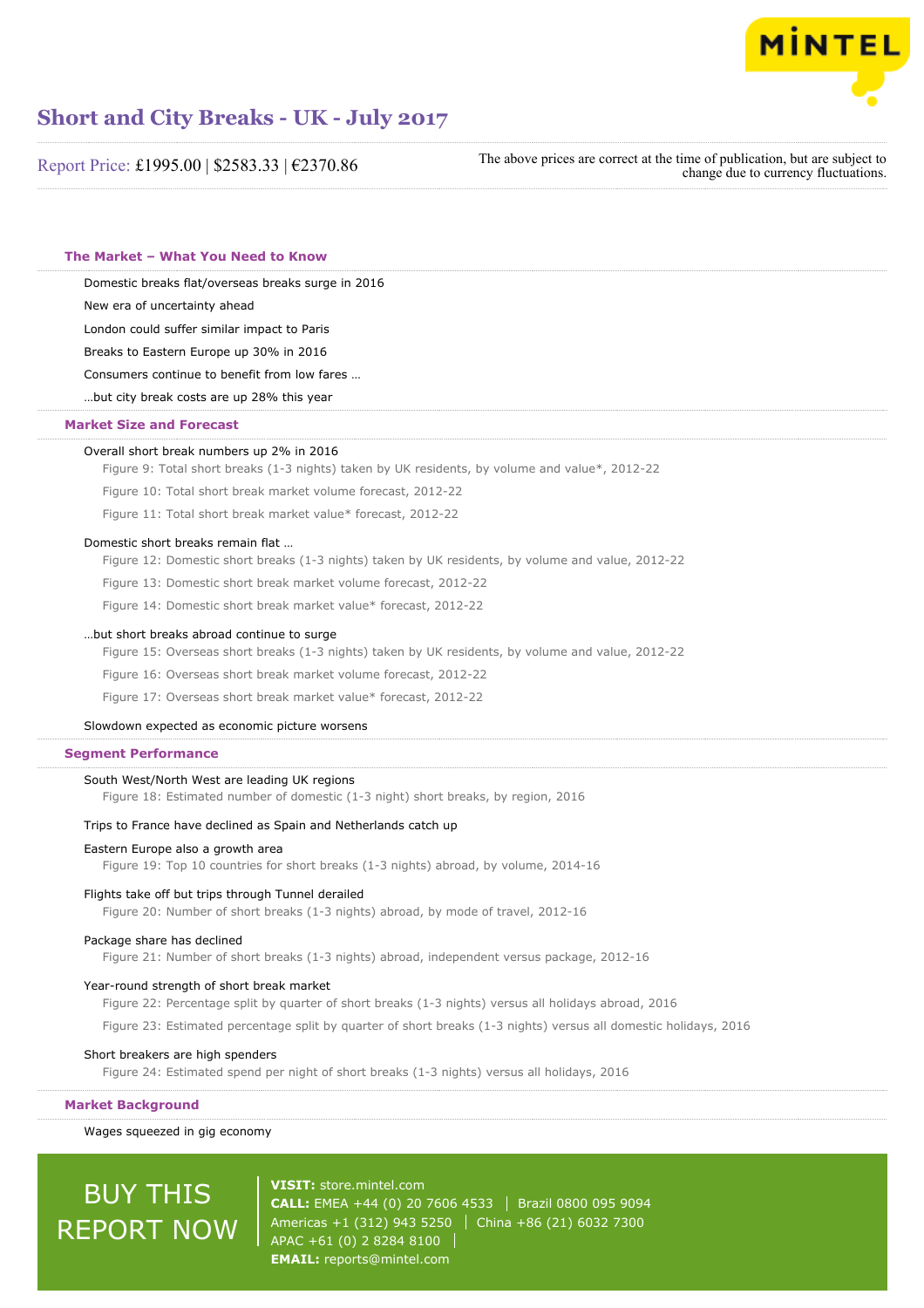

# Report Price: £1995.00 | \$2583.33 | €2370.86

The above prices are correct at the time of publication, but are subject to change due to currency fluctuations.

Figure 25: UK average weekly earnings (excluding bonuses)\* vs CPI inflation, percentage change year on year, January 2014-May 2017

# Pound suffers double-digit drop since Referendum

Figure 26: Spot exchange rate, Pound Sterling versus selected currencies, June 2016-June 2017

## Low oil price remains a helpful factor for travel …

Figure 27: European Brent crude prices, January 2014-May 2017

Figure 28: Petrol costs (unleaded 95 octane), January 2014-May 2017

## …but other city break costs have risen steeply

# Sunshine and sightseeing breaks offer relatively good value

# Eastern Europe still the cheapest

Figure 29: City break costs\* 2017 versus 2016

# **Launch Activity – What You Need to Know**

# Tour operators challenging OTAs

New active short breaks

Special occasion families

Going underground and off-piste in the city

Online giants developing city break apps

# **Launch Activity and New Product Development**

New packaged product challenges OTAs

Active UK mini-breaks

Multi-generational family breaks

Local experiences in the city

Battle of the city break apps

All you can fly

# **The Consumer – What You Need to Know**

Coast and city equally popular

Escape to the country

Seeing the light

Millennials and well-off seniors are key groups

One in four breaks booked last minute

Hidden city

Keeping it real

Uncertainties likely to affect market

Short breaks are associated with novelty

Shorter and sweeter

# **Participation and Interest**

#### Six in ten adults take short breaks

Londoners go for luxury

Figure 30: Types of short break taken in the past 12 months and future interest, May 2017

# BUY THIS REPORT NOW

**VISIT:** [store.mintel.com](http://reports.mintel.com//display/store/793503/) **CALL:** EMEA +44 (0) 20 7606 4533 Brazil 0800 095 9094 Americas +1 (312) 943 5250 | China +86 (21) 6032 7300 APAC +61 (0) 2 8284 8100 **EMAIL:** [reports@mintel.com](mailto:reports@mintel.com)